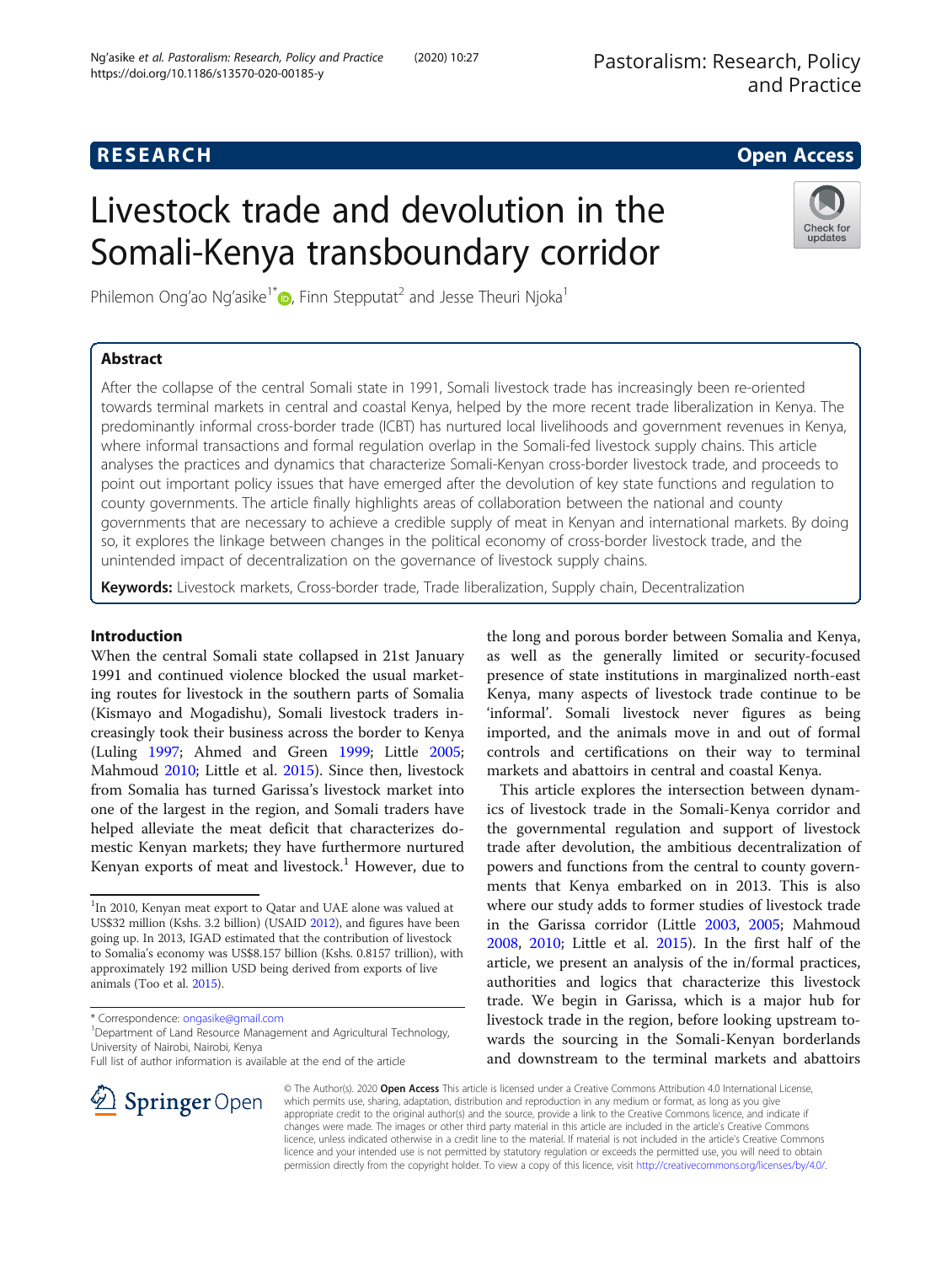in Nairobi. Overall, traders want to see livestock move as speedily and smoothly as possible towards the end markets since delays, disruptions and the duress of prolonged transport represent increased expenses for fodder, water and protection, as well as significant risks in terms of livestock health and weight loss.

In the second half of the article, we point out important policy fields and issues that devolution and current forms of livestock trade bring into play. These issues relate to informal cross-border trade (ICBT), which is a central government issue; to the management of livestock market places which has been delegated to county governments; and to policy fields that lie between county and national government responsibilities, such as road infrastructure, abattoirs and drought responses.

The article argues that devolution has improved access to public services such as certification, licencing and veterinary assistance and that, as a result, informality is gradually fading in the borderlands of Kenya and Somalia. However, devolution has also increased taxation, created barriers for livestock trade and increased the risk that oligopolies around county executives are reinforced. The limited human and financial resources of county administrations challenge their active role in livestock market development, and some of the most urgent issues for supporting a more productive livestock trade—such as disease control, roads and disaster responses—are located at the intersection of county and national government policy areas and need close cooperation between counties and the national government. This points towards the importance of fora like the Kenya Livestock Marketing Council (KLMC) that presently coordinates livestock matters at the county level.

#### Study area and methodology

The data for this study were produced through fieldwork at Garissa and Nairobi livestock markets and abattoirs. Garissa municipality hosts the biggest livestock market in East and Central Africa (Ng'asike [2019](#page-13-0)). The cosmopolitan nature and the demographical changes are linked to being the central headquarters of the former North-Eastern Province and later a destination of entrepreneurs (Weitzberg [2015](#page-13-0)) arriving from Somalia after the state collapse of 21st January 1991 (Fig. [1](#page-2-0)).

Qualitative data collection took place from January to July 2018, and an additional survey based on structured questionnaires was carried out between November 2018 and February 2019. Both formal (focus group) and informal discussions were held with livestock trekkers, traders, brokers and transporters, who also provided information on bush and primary markets beyond the borders of Kenya, where visits were impossible due to an unpredictable security situation. Data were also generated through structured and semi-structured interviews with government and NGO officials dealing with livestock production, trading, taxation and animal health. Data on weekly livestock volumes, sales and animal products were obtained from the Department of Livestock Production in Garissa County. Finally, public media, national archives and academic libraries were consulted as sources of secondary data.

#### Results and discussion

# Garissa livestock market and dynamics of the trade

This section gives a comprehensive picture of the actors, and logistical challenges of the Somali-Kenyan livestock supply chain in order to be able to discuss ensuing policy implications in the following sections. First, we focus on Garissa livestock market, the key hub in the supply chain; second, we look into the sourcing of livestock upstream from Garissa; and third, we follow the livestock downstream from Garissa to the markets and abattoirs in Nairobi, a main destination of Somali livestock. Livestock flows in the Somalia-Kenya-Ethiopia triangle are complex and shifting, but at the time of the study, traders in Garissa maintained that Kenya is a preferred destination for Somali livestock because of weaker state controls compared to Ethiopia and easier access to cash at the borders. Little ([2005](#page-12-0)) in the early 2000s noted that 75% of the cattle from Garissa market headed for the terminal markets in Nairobi, but this proportion had dropped to around 30–40% by 2018 (Ng'asike [2019](#page-13-0)). One of the reasons is that since 2010, wealthier Somali traders, through shareholding or leasehold, have acquired ranches near Kenya's coast where their livestock is being fattened before sale for domestic markets or export through Arab importers in Mombasa. This is a risk management strategy that they have developed to access markets in a more organized manner and avoid spending a lot of time at the terminal markets waiting for all animals to get sold.

Garissa is the capital of Garissa County in northeastern Kenya. Its livestock market has turned into a cosmopolitan trade hub for livestock from south-eastern Ethiopia, southern Somalia and north-eastern Kenya.<sup>2</sup> Since the 1990s, Garissa has expanded as a destination for Somali immigrants and their investments in livestock trade in particular (Weitzberg [2015](#page-13-0); Carrier [2016\)](#page-12-0). Flows of Somali livestock began to increase as a by-product of (1) structural adjustments that opened Kenyan borders by the late 1980s (Little [2005](#page-12-0); Gertz [2008\)](#page-12-0), (2) the collapse of the central state in Somalia in 1991 and (3) the ongoing violent conflicts in southern Somalia. In search of safer routes and markets, and benefitting from the

<sup>&</sup>lt;sup>2</sup>Interview, elderly livestock traders, Garissa livestock market, 21 January 2018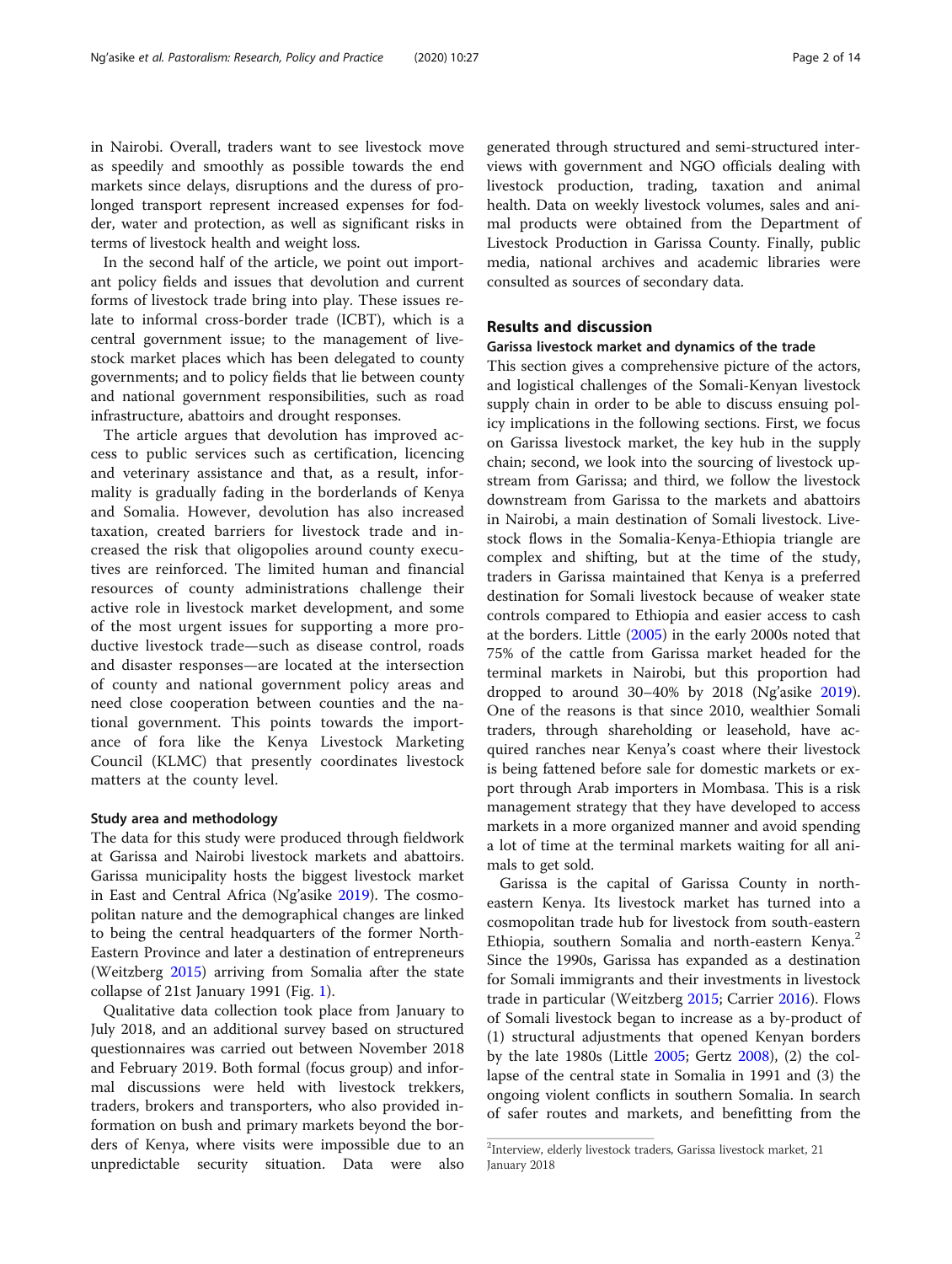<span id="page-2-0"></span>

meat deficit in Kenya, Somali traders and brokers increasingly took their trade across the border to Garissa livestock market where they contributed to the growth of this market (see Fig. [2](#page-3-0)).

As a result, the location of the market in Garissa has shifted three times to avoid congestion from the growing volumes of livestock, trucks, trade operators, telecom companies, food stalls and other associated services. Tellingly, the most recent relocation (to Waberi in Garissa) was a result of negotiations between the local Somali Council of Elders and the local government in Garissa. The elders' council, which forms part of the Garissa's Livestock Marketing Association, makes decisions on market management, resolves conflicts and lobbies for infrastructural development.

Whereas small ruminants are traded daily, cattle are traded on Wednesdays only. Here, they constitute 90% of the animals traded; goats and sheep make up 7%, donkeys 2% and camels, which are mainly traded at Bangale market in nearby Tana River County, less than 1%.<sup>3</sup> An estimated 60–70% of the cattle comes from Somalia, $4$ typically the brown-reddish sahiwal. These are resistant to drought, large in size (grade II live weight ranges between 280 and 350 kg) and fetching higher prices, as compared to the smaller Boran breed predominantly domesticated by pastoral communities in Kenya.

The cattle are mostly trekked into Garissa but leave the market for Nairobi in trucks. Operations start at 5.00 am, and by 7.00 am, the market is teeming with thousands of animals, trucks, motorbikes, brokers, petty

<sup>3</sup> Group discussion with livestock traders, Garissa market, 17 May 2018 4 Interview, Director of Livestock Production Office, Garissa County, 23 February 2019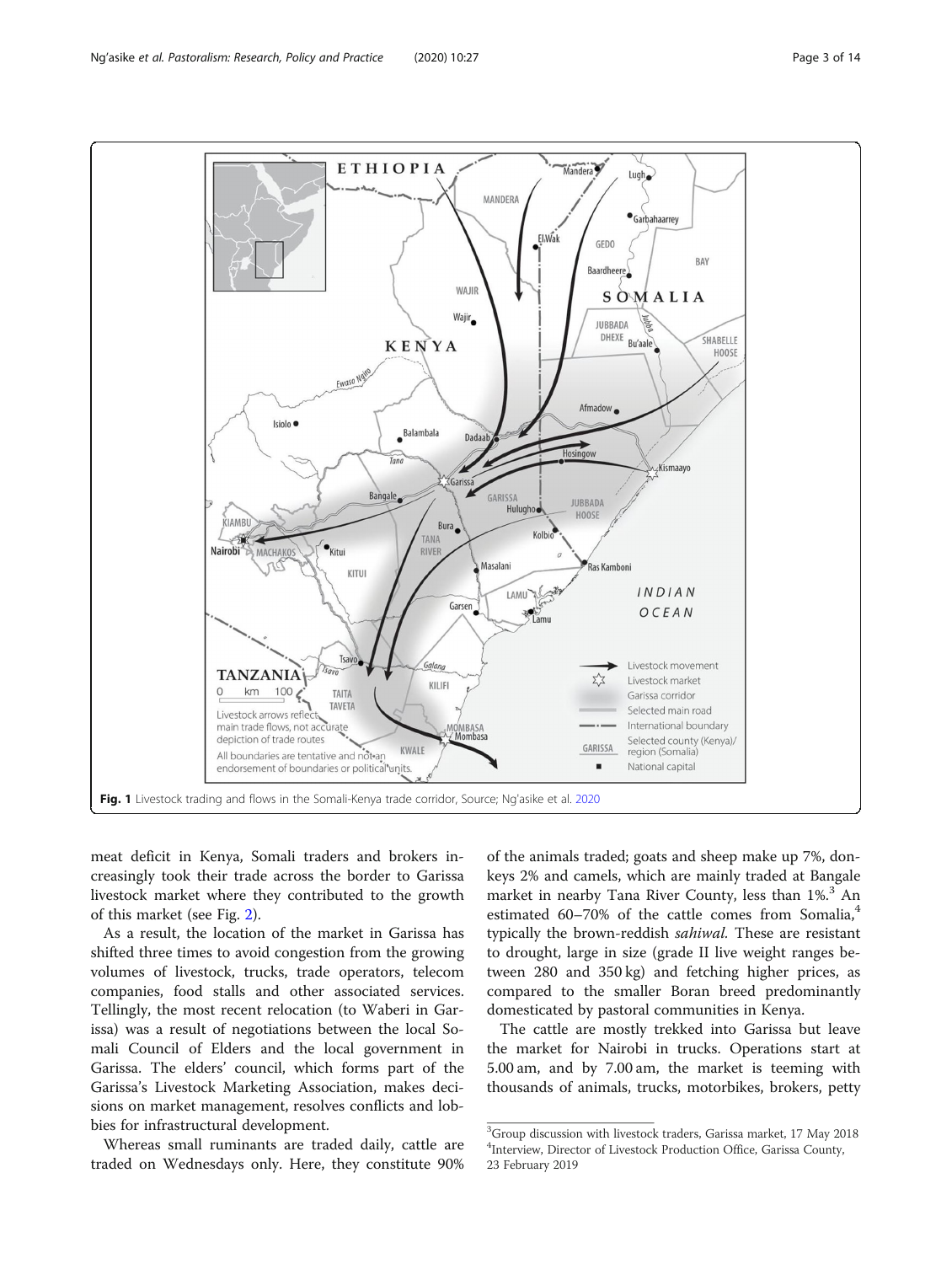<span id="page-3-0"></span>

traders, vets, tax authorities, fodder sellers etc. The national government has been improving trunk roads and regional security, while international NGOs recently have invested in the market infrastructure and utilities such as water and hygiene. Since 2013, when devolution of resources and powers from the national level took place, the trade community had been expecting the local government to take on this role. Meanwhile, traders have been bearing the cost of sheds, pens/corralling and fodder to prepare animals for sale.

Traders and brokers who have brought livestock to Garissa have to register with the veterinary officials, who are always in the livestock market on market days. On other days they have to visit the Department of Agriculture, Livestock and Cooperatives to receive veterinary support and a movement permit that certify livestock for transportation. The movement permit declares the livestock free of disease and allows traders/brokers to bring the livestock into the rest of the country. In addition, the County's revenue office registers livestock for tax payment clearance. Brokers help the revenue officers evaluate the livestock size against market prices and gather the animals for counting. Traders who bypass clearance by the tax clerks in Garissa are charged the cess fees at the exit of Garissa County.

While congestion of the livestock market and the access roads is the normal state of affairs, this was not the case in 2016–2017, when consecutive droughts reduced the flow of cattle from 8 to 10,000 in the best of weeks the previous years to a trickle in 2016–2017. As a veterinary officer observed in early 2017, 'the market became dormant' because owners sought to escape the drought by taking their cattle to dry season pasture in Boni in southern Somalia or to the Kenyan coast.<sup>5</sup> As Fig. 2 shows, such annual variations are common and so are the seasonal variations which have been amply documented (see Huysentruyt et al. [2002;](#page-12-0) Le and Majid [2002](#page-12-0); Doss et al. [2008;](#page-12-0) Hammond et al. [2011;](#page-12-0) Behnke and Muthami [2011](#page-12-0)). These variations influence prices as do seasons of high demand (festive seasons, religious celebrations) (Barrett et al. [2003\)](#page-12-0).

#### Sourcing and the stock routes

Moving upstream from Garissa along the livestock supply chain, we find an intricate system of sourcing and an extensive network of stock routes reaching from southern Somalia and the Somali-Kenyan borderlands to Garissa. There is a high premium on distance as prices go down the deeper into Somalia the cattle are purchased. Traders who are willing to take the associated risks buy at an average of US\$200 per head in Somalia and sell at ca. US\$400 in Garissa and US\$500 in Nairobi. Small-scale traders and brokers who share clan affiliations with the producers buy small quantities of livestock from 'bush-markets'. These are villages or small market centres along shifting stock routes leading to places like Afmadow in Jubbaland in Somalia which have grown into primary markets where cattle are gathered in the hundreds.<sup>6</sup> From there, trekkers are hired to bring the livestock to markets—mainly Garissa—across the border.

<sup>5</sup> Interview, veterinary officer, Garissa, 21 April 2017

<sup>&</sup>lt;sup>6</sup>Interview with an elderly livestock trader, Garissa livestock market, 15 May 2018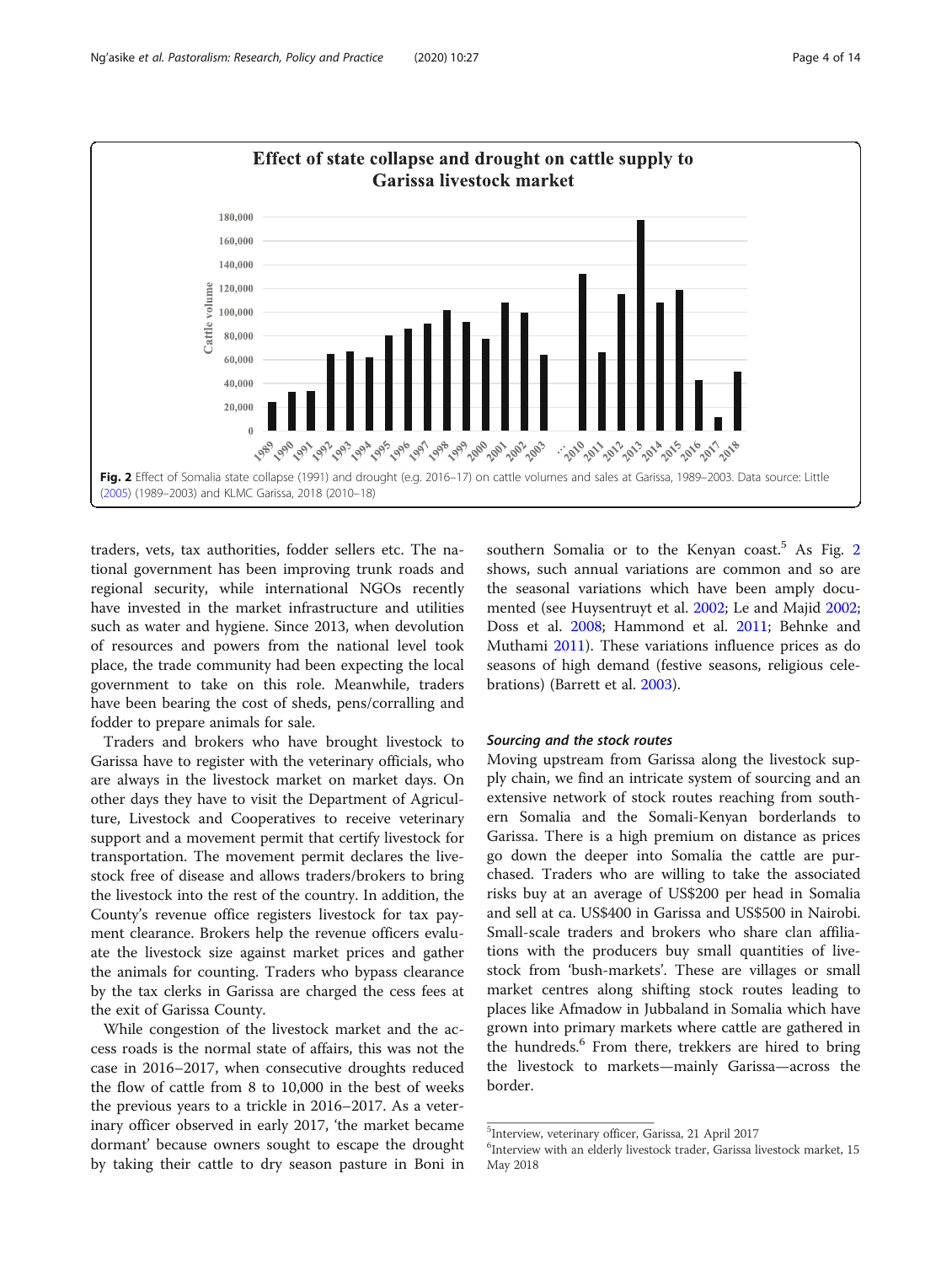The security risks and poor road conditions mean that Kenyan trucks rarely venture into Somalia. Nevertheless, politically well-connected, larger Somali-Kenyan traders manage to have their agents buy and truck animals in Somali-driven trucks across the border. An estimated 20%<sup>7</sup> of the Somali livestock that enters Kenya do it this way; these traders' trucks stop to fuel outside Garissa while a boda-boda (hired motor-bike rider) picks up the necessary documents from the offices (without inspection) before continuing to Nairobi or the coast. The rest, however, is trekked across the border.

Numerous trekking routes link bush and primary markets to the main market hub in Garissa. Taking Boni in the south of Somalia as an example, three old stock routes lead from Boni westwards to Garissa: (i) Boni– Hulugho–Galmalagala–Degega–Bura–Garissa, (ii) Boni– Hulugho–Singailu–Ijara–Masalani–Bura–Garissa and (iii) Boni–Kulbiyo–Bulagolo–Dikhaharji–Galmagala– Fafi–Garissa. A fourth route from Boni takes livestock southwards towards dry season pasture and water wells between Boni and Lamu on the Kenyan coast (Boni– Hulugho–Masalani–Budhai–Bargon–Hindi–Mokowe– Lamu).

The trekkers are young Somali men, and they are specialists in choosing routes. Using mobile phones and scouting by motorbike, they manage local information on security situations, access to water and pasture and safe resting villages along the routes. Their main challenge is (informal) taxation and sometimes harassment by clan-militias, Harakat al-Shabaab al-Mujahideen (Al Shabaab) and Jubbaland authorities. Al Shabaab, for example, claims a tax of the equivalent of one head of cattle of a herd of 40–45, sometimes to be paid on the way back from Garissa. Trust and clan affiliations provide some security for the trekkers. Since they pass different clan territories on their way, trekkers manage security threats by cooperating and travelling with trekkers from the different clans to facilitate negotiation and protection for their caravans as they move across territories.<sup>8</sup>

Crossing the border, trekkers will often avoid the official custom points and use 'rat-routes'—less than an estimated 30% are formally taxed at the border<sup>9</sup>—but there are good chances that they will meet military officials. The fact that the Ogaden clan forms the majority on both sides of the border facilitates the informal crossborder trade. However, for official checkpoints or

random encounters with the military, Swahili-speaking Somali trekkers with Kenyan IDs give an advantage in negotiations. According to the trekkers we have talked with, the military is mostly interested in local security intelligence, but after the attacks in Westgate, Nairobi (2014), and in Garissa (2015), harassment or arrest of Somalis (both Kenyan citizens and others) has been commonplace.<sup>10</sup> Therefore, trekkers sometimes flee and leave the livestock behind when they see military patrols. Likewise, trucks in the borderland are routinely detained and have to pay informal fees for a swift release, which is factored into the trader's calculated costs. $^{11}$ 

In sum, livestock traders, brokers and trekkers rely on clan connections for protection and management of the flows, and if conflicts occur at smaller source markets in the borderlands, elders' councils, sometimes in collaboration with the local police officer, will mediate and seek immediate solutions (Ng'asike [2019\)](#page-13-0). For livestock operators, time is an important factor, and they prefer not to spend time on cumbersome formal procedures on the way.

#### Terminal markets and abattoirs

Whether going west to Nairobi or south towards the fattening ranches close to Mombasa, livestock trucks from Garissa and the borderlands must pass the narrow bridge over the long and crocodile-infested Tana River. With a roadblock manned around the clock by military and police, including bilingual police officers, the bridge effectively serves as a border. Clearance papers acquired from veterinary and revenue authorities in Garissa are necessary for legitimate passage, including an 'export tax' of US\$36 (Kshs. 3600) per truck, charged by Garissa County. There are no corresponding import tax or customs on the other side, though.

The road to Nairobi is infested with roadblocks, and livestock trucks risk being checked and detained for a variety of reasons and having to pay bribes to continue. Traders have included such payments—often more than US\$20 (Kshs. 2000) for the whole stretch, according to their accounts—in their business plans because of the importance of keeping transport time short. If the animals are weakened when they arrive at the terminal markets, additional expenses are required to restore their condition and secure a reasonable price. $12$  Therefore, traders even help each other by bailing out partners who find themselves in trouble with the kanjos (state officials); surprisingly, bails are often paid on credit through phone calls.

<sup>&</sup>lt;sup>7</sup>Interview, Livestock Extension Officer, County Department of Livestock, 27 January 2018

<sup>8</sup> FGD, livestock trekkers, Garissa livestock market, 14 May 2018; see also Ononogbu and Nwangwu [2018](#page-13-0)

<sup>&</sup>lt;sup>9</sup>Interview, Head of Kenya Livestock Marketing Council, Garissa, 19 February 2019. KLMC confirms that less than 30% of the cattle is formally taxed at the borderline. However, cattle that is trucked out of Garissa encounters formal taxation.

<sup>10</sup>FGD, trekkers, Garissa livestock market, 14 May 2018

<sup>11</sup>FGD, elderly livestock traders, Garissa market, 21 January 2018

<sup>&</sup>lt;sup>12</sup>Extra expenses are US\$1.50 per day by 2019, including payments for the herds boy, access to fodder and corralling at night.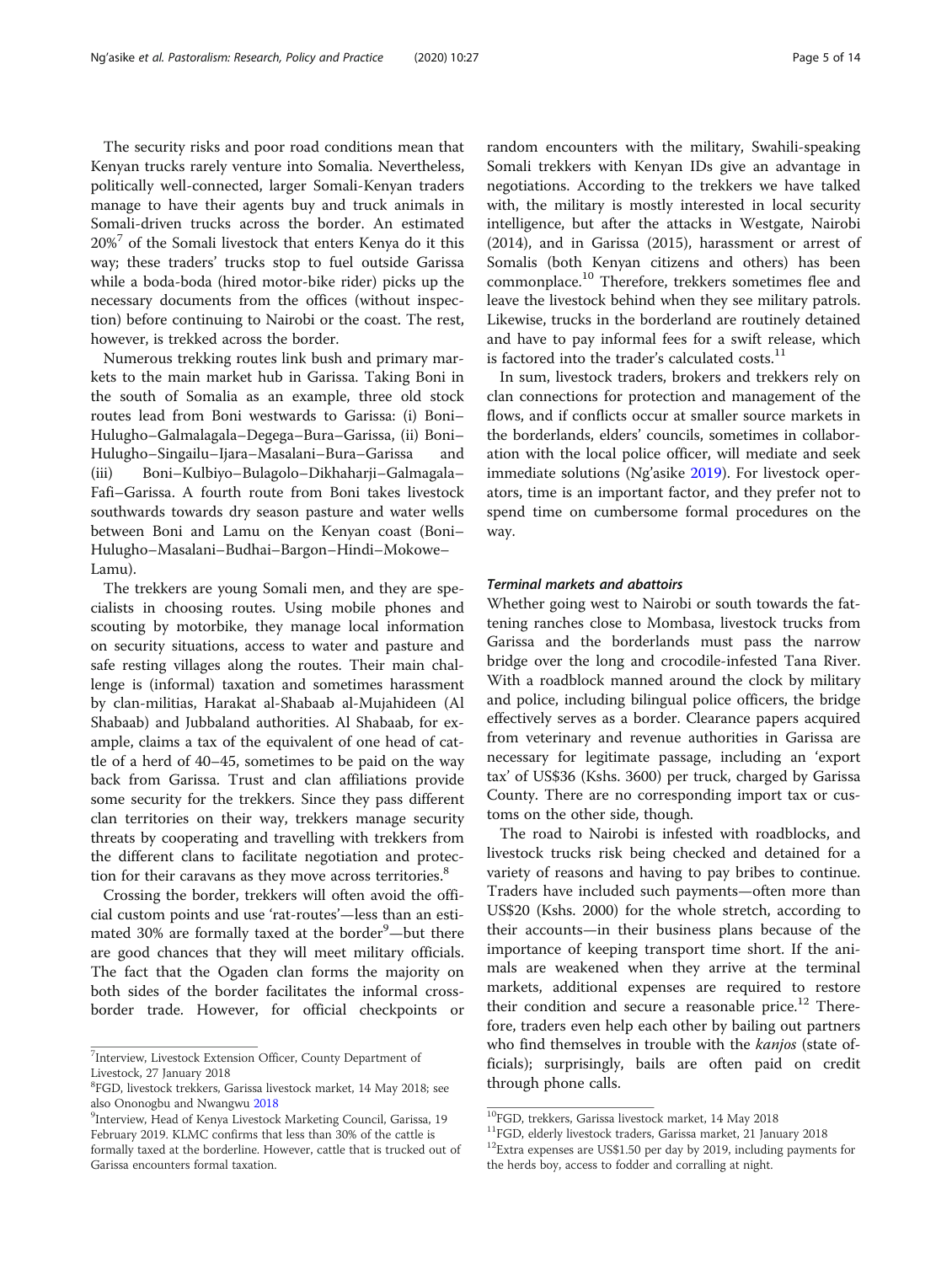In Nairobi, the livestock arrives at the terminal markets, most of which have both a sale-yard and abattoirs. Here, livestock from Somalia/Garissa mix with livestock from other regions, such as the Rift Valley or the borderlands with Tanzania (Migori), Ethiopia (Moyale) and Uganda (Malaba). Officials verify the veterinary clearance and movement permit that indicates the date, the number of animals and the source market, before animals are offloaded into the sale-yards and traded once or twice before ending up in an abattoir. Approximately 70% of transactions are based on informal credits; not least traders from borderland hubs offer animals on credit to minimize the time and expenses spent in Nairobi. Clan mechanisms ensure that defaulters are traced and sanctioned. Default rates are low among Somalis,<sup>13</sup> but trust is also built between traders of different groups.

Based on live weight, body condition and gender, prices are settled through negotiations between traders arriving with animals from the borders and brokers and butchers at the terminal markets. Grade II cattle costs between US\$500 and 550 (Kshs. 50,000–55,000), which is US\$100–150 (Kshs. 10,000–15,000) more than in Garissa. Prices vary depending on the volumes supplied. However, most butchers prefer buying beef on dead weight using scales, at an average cost of US\$3.0 (Kshs. 300) per kg, at the abattoir, while they charge US\$4.0 (Kshs. 400) per kg when they sell the meat at the retail outlets.

Nairobi has several large and mainly private abattoirs. Some of these, such as Nema-Ruaka, KMC and Hurlinghun Ltd., have been certified for serving export markets. The rest, such as Dagoretti (for cattle), Kiamaiko (for small ruminants) and Mlolongo (for camels), cater for domestic markets. In the experience of traders, the prices they get for animals for the export markets are 20% higher than the prices for animals for domestic markets. Hence, they would like to sell more for export than they do currently but argue that they need help from the government to facilitate access to new markets.

Even though most of these abattoirs have gradually expanded in response to growing markets since 2000, they are still sometimes overwhelmed by the supply in peak seasons. Challenges also arise when producers sell their livestock in large numbers to avoid losses during a looming drought. Some abattoirs are competing for space with informal settlements that encroach on their premises, which causes environmental and hygiene problems. The National Environment Management Authority (NEMA) and the State Department of Environment are responsible for controlling the abattoirs' compliance with environmental laws and the sanitary and

phytosanitary (SPS) regulations. They can close abattoirs that do not meet the standards or comply with the laws. An example is the Kiamaiko abattoir (in Nairobi), which was closed for 2 weeks in April 2018.<sup>14</sup> At the time of writing, there are municipal relocation plans due to its position within informal settlements.

The only internationally certified public abattoir in Nairobi is the Kenya Meat Commission (KMC), the biggest and most modern export abattoir, sending an average of 500 tons of chevon and mutton abroad every week.15 Formerly a state monopoly, the KMC has lost its position due to mismanagement and liberalization. According to traders, KMC was a reliable market destination before devolution, but since then, in particular, smaller traders have preferred other abattoirs because KMC takes months to pay the traders. But as we will see later in the "[Policy, devolution and livestock trade in the](#page-6-0) [Garissa corridor](#page-6-0)" section, KMC also has an important drought response function.

#### Somali-Kenyan livestock trade on balance

Over the years, trade operators in the Somali-Kenya trade corridor have managed to keep the livestock flowing with sufficient gains to overcome challenges of security and other risks. Small, often female, traders focus on Garissa itself and markets on the Kenyan side of the border, making limited profits and largely circumventing formalities. Mid-level traders cooperate to rent trucks or trekkers and shoulder various costs between Somalia and Garissa and between Garissa and Nairobi or destinations on the coast. From south Somalia to Garissa market, one head of cattle gains US\$200 in price, giving a profit of maybe US\$150, while the price-gain between Garissa and Nairobi is US\$100–150, giving the trader a profit of maybe US\$50–100. The big traders who truck cattle all the way from Somalia to Nairobi while bypassing Garissa market can make maybe US\$240–290 per head of cattle. These are very rough estimates that exclude losses on the way.<sup>16</sup> They include conservative estimates of costs on the Somali side of the border, since trekkers/traders are hesitant to give information apart from the zakat charged by Al Shabaab (amounting to US\$10 per head). Conservatively, informal costs on both sides of the border could make up US\$13 of total costs of US\$75 per head of cattle (or US\$60 when bypassing Garissa market).

According to traders, access to veterinary services, certification and permits have improved after devolution,

 $14$ Maurine Kinyanjui, 'Kiamaiko goat market to close over hygiene,

ownership issues,' 12 December 2018, *The Star*, Kenya<br><sup>15</sup>Agatha Ngotho, 'Kenya may soon be able to export beef products to<br>Europe', 23 January 2016, *The Star*.

<sup>&</sup>lt;sup>16</sup>Estimates are based on 2018 figures given in Ng'asike [\(2019:](#page-13-0) 12) and in this article for cattle trucks with 25 heads.

<sup>&</sup>lt;sup>13</sup>First author's estimate is less than 5%.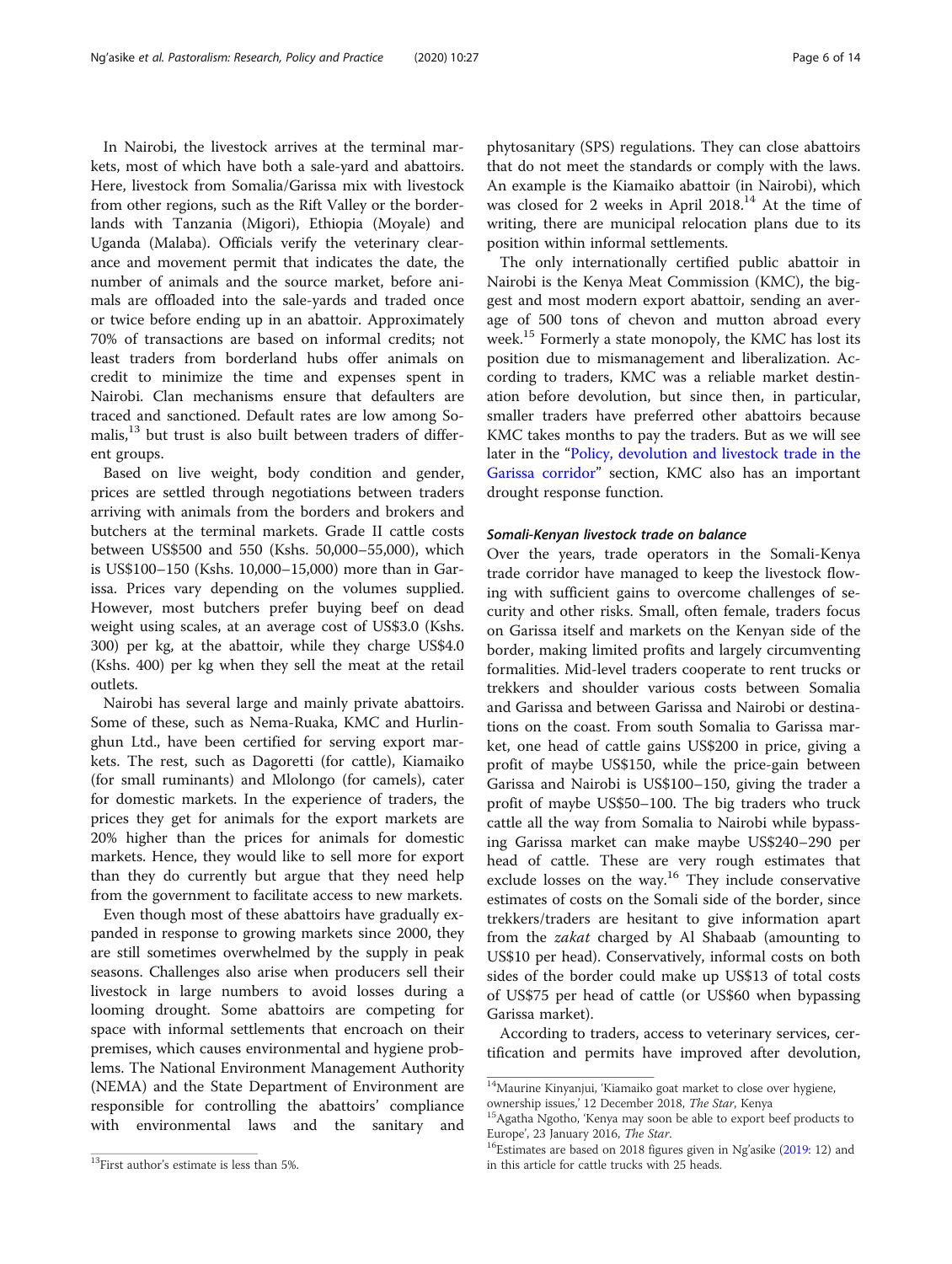<span id="page-6-0"></span>which has reduced such barriers to formalization. However, the increased number of encounters with officials has introduced other forms of informality, such as surcharges and inflated taxes, informal charges for passage of roadblocks, and extension of permits without actual veterinary inspection. While informality presumably benefits larger traders in urban centres while making small producers more vulnerable (Mahmoud [2003;](#page-12-0) Little [2005](#page-12-0)), we do not have data to show how the developments since devolution have influenced different levels of traders. Small traders are still vulnerable and avoiding formalization, while medium and wealthy traders endure high logistical costs, nevertheless, Kenya remains a preferred destination for Somali livestock, according to traders in Garissa.

### Policy, devolution and livestock trade in the Garissa corridor

In this section, we explore some important policy implications and questions raised by the trans-national livestock supply chain that we have depicted above. We focus on the intersection of the county- and nationallevel governance as they have developed since devolution. This is also the main event making a difference between our study and Little's ([2003](#page-12-0)) classical studies from around 2000. We focus on (i) ICBT, which is mainly a national government issue; (ii) the governance of market places which is a function of the county government; and (iii) issues of road infrastructure, abattoirs and droughts which involve both levels of government.

#### Border policies and informal cross-border trade (ICBT)

Livestock trade across the Somali-Kenyan border contributes to livelihoods and local government coffers in and beyond the borderlands, alleviates the meat deficit in Kenya's domestic markets and helps Kenya earn foreign currency through exports. Hence, from an economic point of view, Kenya has little incentive to hinder or criminalize the informal livestock imports, which in Garissa County constitutes an estimated 70% of imported livestock.<sup>17</sup>

Furthermore, given the practical challenges of controlling the vast and permeable border with extremely few roads and official border posts, it is not realistic, in the short run, to see the country launching a vigorous policy to control the highly flexible informal livestock import 'on the hoof'. This became clear after Kenya in 2014 officially closed her borders due to security concerns. Somali lobby groups protested and public media attributed increased insurgency activities to the plan to install formal barriers at Liboi and Mandera borders.<sup>18</sup> The closure and increased surveillance created problems for livestock trade operators, but they have adapted to the situation through different tactics as described above, and so have well-connected operators of trucked contraband items, such as sugar (Rasmussen [2017\)](#page-13-0).

During the 2010s, international agencies such as the African Development Bank (Afrika and Ajumbo [2012](#page-12-0)) have recommended states not to criminalize crossborder flows of agricultural products and livestock. Hardened bureaucratic border passages tend to increase corruption, to make transaction costs a problem for small-scale trade operators and to motivate evasion of formal procedures. According to the Bank, states should rather support these flows by combining services (such as credit schemes, security, fodder) with registration and licencing and simpler import/export procedures ('Simplified Trade Regimes') in order to progressively formalize the, often vital, cross-border trade.

In East Africa, IGAD followed suit in 2018 by communicating a policy framework in support of borderland communities that often depend on ICBT for their livelihoods. The framework recognizes these communities as 'frontiers of regional cooperation and integration' and proposes 'important policy shifts' in the management of ICBT as a way of improving 'cross-border security governance' and enhancing human security in the borderlands (IGAD [2018:](#page-12-0)2). Apart from the change in understanding of ICBT, and facilitating passage at border points (such as El-wak, Liboi, Dif and Kolbio, in the case of the Somali-Kenyan border), IGAD recommends states to increase (non-specified) investments in infrastructure and social services in the pastoral borderlands, which in the Kenyan and other cases have been heavily neglected since colonial times (Omiti and Irungu [2002](#page-13-0); Murunga [2005\)](#page-13-0).

From the perspective of our study and the observed dynamics in the Somali-Kenyan borderlands, we will make three observations:

First, since the 1980's restructuration programmes and the lowering of toll tariffs, Kenya has been quite permissive of ICBT in food products across the borders because of its assumed benefits for food security in borderland communities (Little [2005;](#page-12-0) Gertz [2008](#page-12-0)), and ICBT is very well developed (Little et al. [2015](#page-12-0)). As the description above suggests, it is the brokers/ small traders/trekkers and their trust- and clan-based business networks that engineer the flows of livestock into Kenya. These networks and the local knowledge embedded herein provide some measure of security,

 $^{17}$ Interview, Head of Kenya Livestock Marketing Council, Garissa, 22 January 2018.

<sup>18</sup>Stephen Astariko; Star times; Reopen Liboi border point for trade—MP; 01 February 2017. Posted at [www.the-star.co.ke/counties/](http://www.the-star.co.ke/counties/north-eastern/2017-02-01-reopen-liboi-border-point-for-trade-mp/) [north-eastern/2017-02-01-reopen-liboi-border-point-for-trade-mp/](http://www.the-star.co.ke/counties/north-eastern/2017-02-01-reopen-liboi-border-point-for-trade-mp/)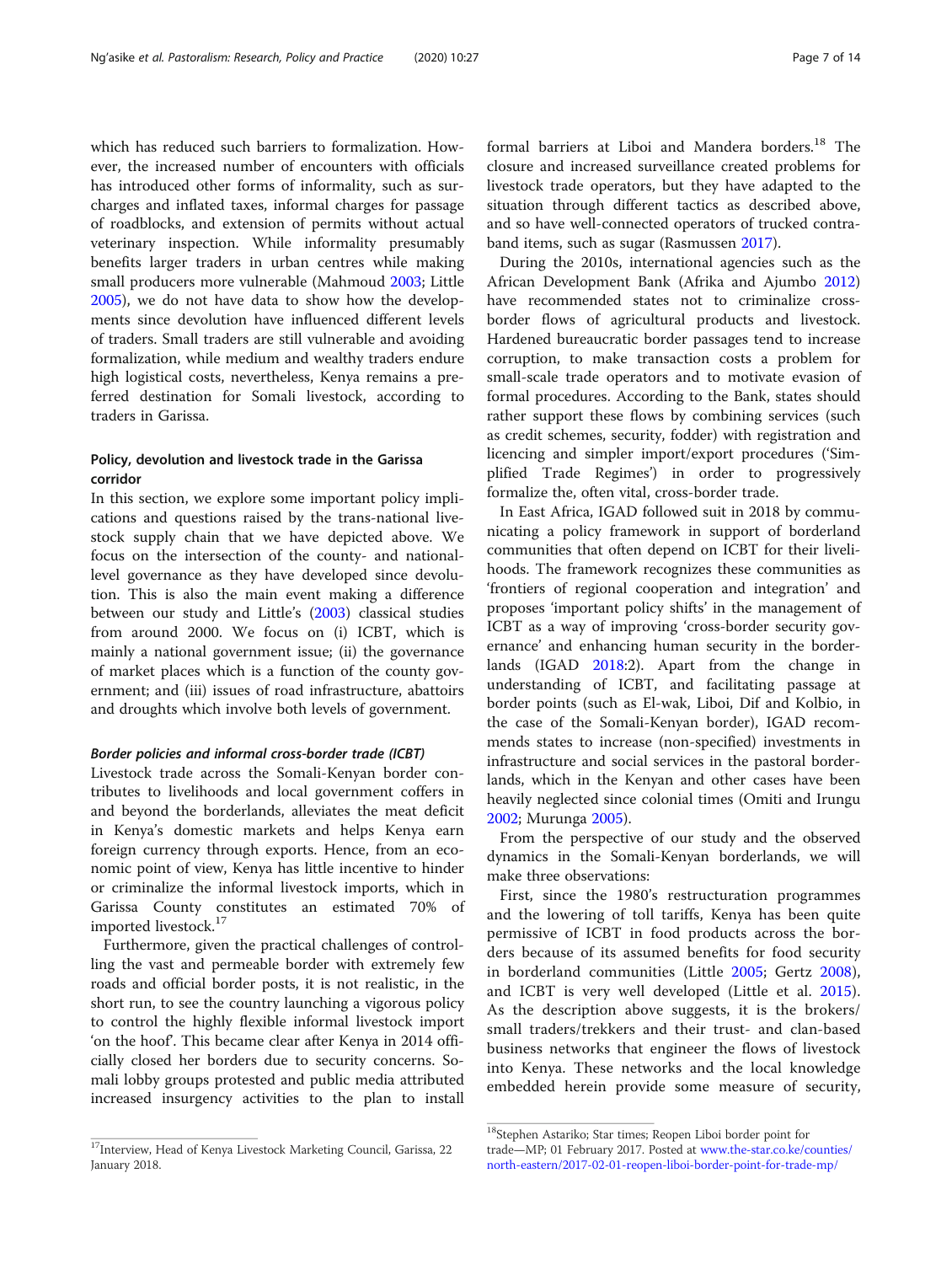(informal) credit and access to fodder and water, albeit precariously. Therefore, if state-backed trade support facilities shall succeed in making it attractive for trade operators to formalize their business, this support has to be more effective than the resources and services already provided through informal, clanrelated networks.

Second, borders and borderlands are typically a domain of security and sovereignty-related concerns. The Somali-Kenya border is a clear example, with Al Shabaab's activities and Kenya's involvement in military operations in Somalia as immediate drivers of insecurity (Anderson and McKnight [2014](#page-12-0)). Thus, even though Kenyan security forces have little incentive to hinder cross-border trade as such (Lind et al. [2017\)](#page-12-0), they tend to suspect Somali trade operators of being involved with Al Shabaab. The IGAD [\(2018](#page-12-0)) communique, mentioned above, encourages member states to enhance harmonization between ICBT policies and those of cross-border security governance, but it is signed by Ministers of Trade, who generally have less sway in governments than executives in security and foreign affairs departments.

Third, while there is evidence that a regional approach can help the introduction of reforms in the approach to ICBT (Prichard [2008\)](#page-13-0), the fact that the Federal Government of Somalia (FGS) has very limited territorial control represents a problem for the development of borderland policies and the control/facilitation of livestock flows across the Somali-Kenyan border. If the FGS would benefit from livestock exports to Kenya, they might be interested in negotiating about ICBT, but they do not. As we saw, trade operators pay their zakat, fees and informal taxes to Al Shabaab, militias, Jubbaland and local authorities to access water points, stock routes and protection in Somali territory.

Governments in the Horn of Africa in general have been slow in committing to common arrangements for monitoring and control of diseases across borders, which seems to be the Achilles' heel of ICBT in livestock (Sandford and Ashley [2008](#page-13-0); IGAD [2016\)](#page-12-0). However, the Somali authorities are in a particularly poor position: they cannot realistically issue the health certificates necessary for formal import into Kenya nor can they commit themselves to engage in cross-border disease management arrangements.

In terms of import control in the borderland, there is more focus on security than on the flow of commodities; both levels of government are concerned with improving livelihoods rather than enforcing taxation. Hence, the de facto border in the Garissa corridor is located 150 km into Kenyan territory at the bridge over Tana River where the road exits Garissa towards central and coastal Kenya. Here, compliance and county revenue officials check the permits that traders acquire in Garissa. After this, the livestock is allowed to enter the rest of Kenya where it is traded as a formal Kenyan commodity, rather than a product of ICBT. Being inside Kenya, traders pay taxes to the local authorities and may receive Kenyan export permits.

As mentioned above, Kenyan-Somali traders would like to access international markets because of the higher prices, but with the current situation in the borderlands, Kenyan exports are vulnerable vis-à-vis international SPS and commodity standards, including the increased demands for traceability in production and breeding systems of free-range grazing animals.<sup>19</sup> According to people interviewed, veterinary services have been pushed to the borders since devolution in 2013.<sup>20</sup> With the capacity-building of community animal-health workers, the surveillance and reporting of diseases have improved, and herders have learned how to identify common diseases caused by changes in weather. Even producers on the Somalia side of the border are benefiting as pharmaceuticals are sold at the borders. As our observations and interviews in Garissa have shown, procedures are not always bullet proof; in practical terms, disease control depends on the traders/brokers and the officials of the Livestock Marketing Associations.

#### Devolution and market governance

Livestock trade is the most important local source of revenue for counties in Kenya's semi-arid borderlands in the north and east of the country. With devolution, the central government empowered county governments to manage and take responsibility for livestock markets, but in practical terms, national and international actors continue to dominate policy-making in the sector. $21$  Counties are supposed to develop 'sale-yard bills'. These should include co-management arrangements with formal 'Livestock Marketing Associations' (LMAs), but the process is slow, and county governments have primarily seen livestock trade as an easy way to increase revenue, without improving market services or infrastructure in return. Thus, a recent analysis describes livestock markets in northern Kenya as not functioning properly and as being poorly governed in terms of the implementation of rules and regulations, as well as accountability for the revenue collected (Njiru et al. [2017\)](#page-13-0).

 $\rm ^{19}$  The Kenyan government is currently planning a 'livestock identification strategy', according to the Director of the state Department of Livestock at the ADIS workshop in Nairobi, 30 October 2019.

<sup>&</sup>lt;sup>20</sup>Focus discussion, livestock traders, Garissa market, 21 January 2018  $\mathrm{^{21}This}$  was one of the conclusions from the ADIS workshop on livestock trade and devolution, Nairobi, 30 October 2019.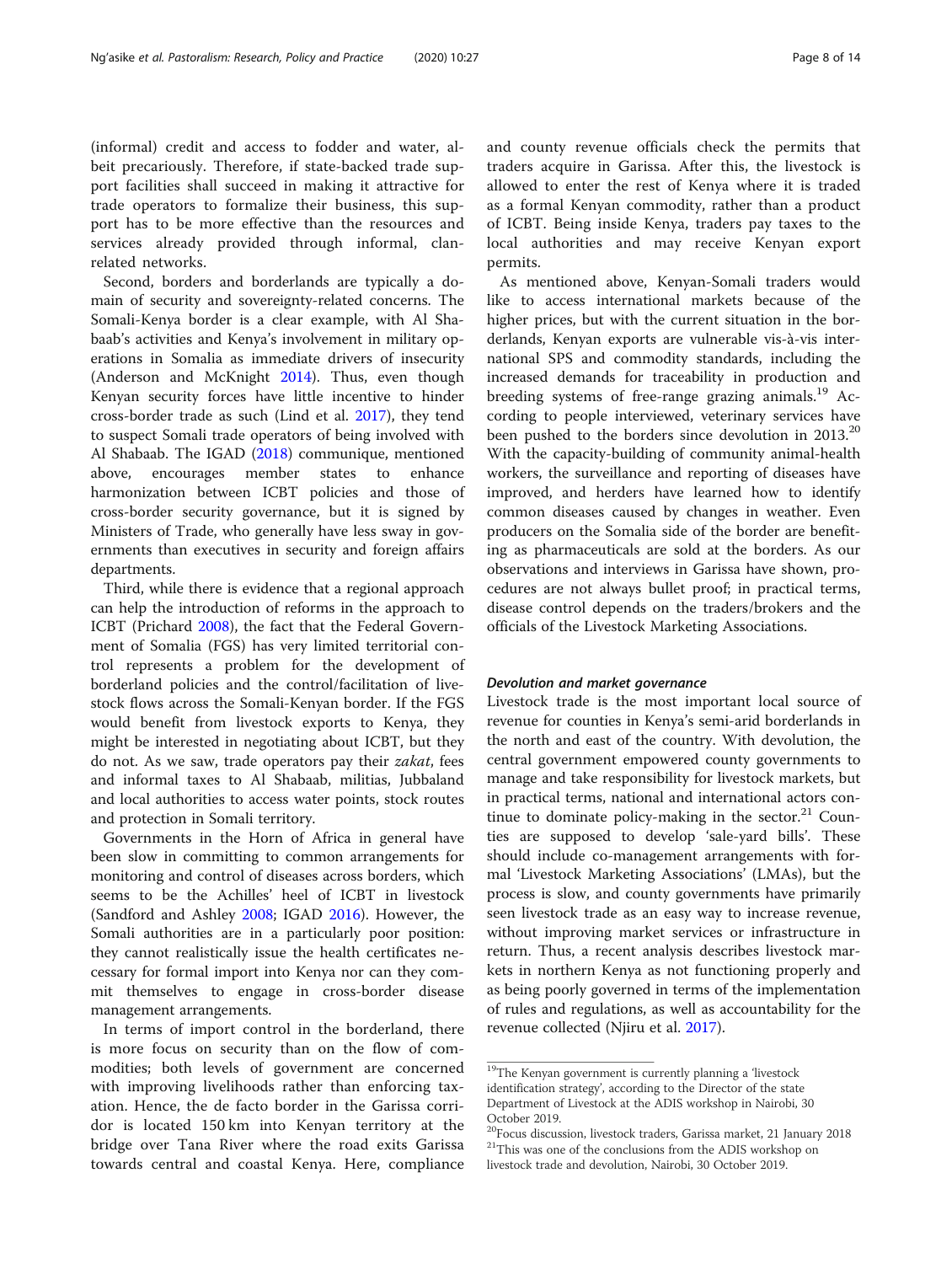Garissa livestock market, as one of the largest of its kind in this part of Africa, is better organized and equipped than many other markets in northern Kenya. But as our study shows, facilities and services are still insufficient in terms of water, sanitation and hygiene, fodder, security, access roads, feeding troughs, animal sheds and pens, food stalls, formal banks and loading ramps.<sup>22</sup> The county government is authorized to charge a market tax which in 2018 was supposed to be Kshs. 100 for big stock (cattle, camels) and Kshs. 20 for small ruminants (goats and sheep). These taxes have increased since devolution, both at primary and secondary markets,<sup>23</sup> but in addition, traders at Garissa inform that they pay Kshs. 310 for big stock (including Kshs. 100 for the sheds or pens) and Kshs. 100 for small stock, which is 3–5 times the standard fee. In the busiest weeks of the high season, the county government's revenue from cattle taxation alone reaches over US\$10,000 (Kshs. 1 mil- $\lceil$ lion), $\lceil$ <sup>24</sup> in addition to the tax revenue from camels, goats and sheep. In 2018, which was a below-average year, the local authorities extracted just above US\$3 million (Kshs. 0.3 billion) in revenue from the livestock traded. In the 2019 budget, 'cattle auction fees' contribute only US\$0.2 million, of which an estimated 60–70% comes from Somali cattle. $25$  In total, the revenues that Garissa County collects made up only 7% of its annual budget in FY 2016–2017, and even less (2–3%) in the 2019 budget; the rest of the budget is made up by transfers from the national government and grants.<sup>26</sup>

With devolution, the County assumed responsibility for veterinary control and the issuing of the 'movement permit' that allows traders to move and sell the livestock across the country. The official charge for this permit was Kshs. 75 in 2018, but traders in Garissa livestock market pay over Kshs. 2000, according to one official.<sup>27</sup> This practice suggests that traders are poorly informed, and their organizations are unable to negotiate and pressure for a change. Presently, traders, brokers and producers are handicapped because their access to markets depends on documents issued by the veterinary and revenue departments.

Turning to the organization and governance of the market, we have noted in our account above that formal and informal forms of governance overlap. This is also clear when we look at Garissa's LMA. Since the 1990s, a Somali Council of Elders has represented traders and others vis-à-vis the local government, and in 1998, it was formalized as a LMA. The council/association has primarily undertaken the important function of solving conflicts in the marketplace. The members are mostly traders and Elders, representing various sub-clans, but neither female nor non-Somali traders are members of the association.<sup>28</sup>

According to county Sale Yard Bills – which is still pending in Garissa and other counties - LMAs are mandated to co-manage the market and are expected to engage in service fee collection (loading fees), coordination, identification of needs for improvement and repair, dissemination market information, and to take on responsibilities in the registration and control of animal diseases (Njiru et al. [2017](#page-13-0)). Both in terms of such responsibilities and of officials and members, there are considerable overlaps with the County Livestock Marketing Council (CLMC), an umbrella for all markets in Garissa County that has existed since devolution, and the local branch of Kenya Livestock Marketing Council (KLMC). While these three structures have been supported through capacity-building and other means by donors and NGOs, they seem to become somewhat dormant when they are not actively funded.

However, in 2016, Garissa's LMA spearheaded a protest against the county's increased taxation because the local government had not done anything to improve services in exchange for the taxes.<sup>29</sup> And in 2017, the local government granted the LMA 5% of the revenue collected in the market in addition to the proceeds from the charges (US\$6 (Kshs. 600) for a short truck and US\$12 (Kshs. 1200) for a long truck) from one of the two livestock loading ramps in the market.<sup>30</sup> If LMAs are to have a chance to 'co-manage' livestock markets and undertake important responsibilities, this kind of arrangements seems to be indispensable.

Equally important is the involvement of the LMA and other market actors in plans for upgrading the livestock market. Recently, the World Bank and USAid funded the improvement of the market infrastructure by constructing market stalls, but the petty traders opposed the project because they suspected that it would just be

<sup>22</sup>Interview, trader, Garissa livestock market, 11 May 2018

<sup>&</sup>lt;sup>23</sup>Interview, Head of Kenya Livestock Marketing Council, Garissa, 22 January 2018.

 $24$ Cattle volume of 5000 heads, taxed at the rate of US\$2.10 (Kshs. 210) per head

<sup>&</sup>lt;sup>25</sup>Interview, Director of Livestock Production Office, Garissa County, 23 February 2019

 $^{26}$ Kenya Markets Trust 2016, p. 24 (for FY 2016–2017), and Garissa County Budget Estimate, April 2019, posted at [http://www.](http://www.youthagenda.org/mainwebsite/wp-content/uploads/2019/12/Garissa-County-Budget-Estimate-2019.pdf) [youthagenda.org/mainwebsite/wp-content/uploads/2019/12/Garissa-](http://www.youthagenda.org/mainwebsite/wp-content/uploads/2019/12/Garissa-County-Budget-Estimate-2019.pdf)

 $^{27}$ Informal discussion with the state officer, department of livestock, Garissa County, June 2018

 $^{28}\rm{M}$ isai traders from the Rift Valley are increasingly present in the market where they look for Somali Sahiwal cattle for breeding. Interview, Head of KLMC, Garissa, 19 January 2018

<sup>&</sup>lt;sup>29</sup>Informal discussion, Head of Kenya Livestock Marketing Council, Garissa town, 19 January 2018

<sup>&</sup>lt;sup>30</sup>Interview, Head of Kenya Livestock Marketing Council, Garissa, 19 February 2019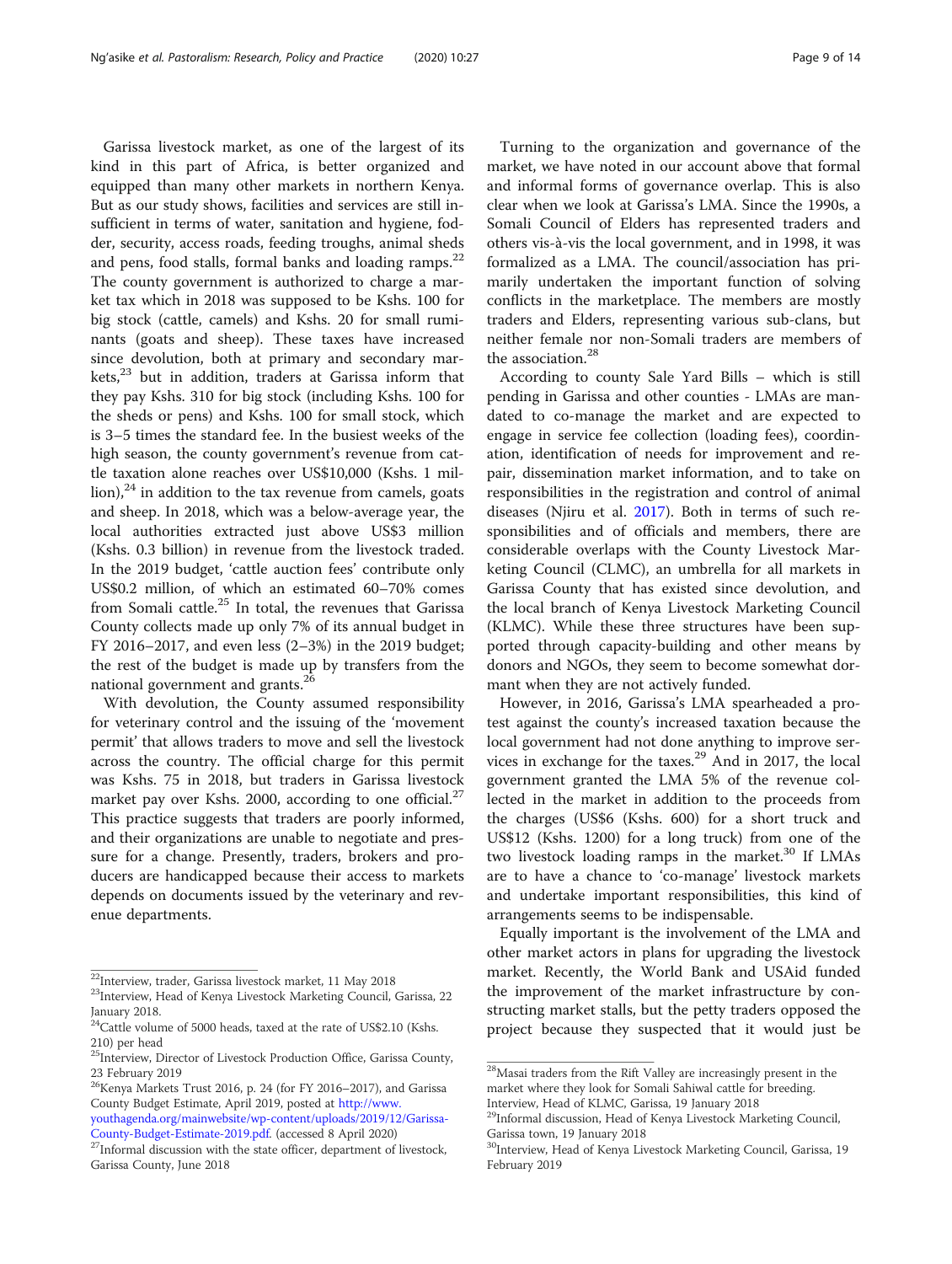another trick by the government to extend taxation to small-scale business operations such as tea selling. This illustrates the lack of trust in authorities after many years of negative experiences, and it shows the need for analysis of use patterns in order to make plans that fit the purpose and take the actual rather than idealized uses into account. The lack of participatory appraisal and neglect of community opinions are the main gaps that caused market actors and the rest of the community to be suspicious over government/NGO developmental plans.

With devolution, the county has been given the responsibility for other market-related functions, such as the licencing of livestock traders, so now trade permits are extended in Garissa rather than in Nairobi. Another responsibility is the county abattoir. Like other counties in northern Kenya, Garissa invested about US\$50,000 (Kshs. 5 million) in the construction of an abattoir in 2016 to boost the livestock industry. However, as in several other counties, Garissa's abattoir is still incomplete, making the project look like a 'white elephant.'<sup>31</sup> Furthermore, hygiene and SPS standards are not always respected in the old and small abattoir, which is always congested and over-stretched. Veterinary doctors tend to bend health and sanitary regulations to allow the abattoir to continue operations and continue supporting the livelihoods that depend on this facility. $32$ 

#### Other governance issues

Apart from ICBT and the governance of livestock markets, several other issues of governance—issues that linger between county and national levels of administration have an impact on livestock trade. Some of the most important issues are roads, abattoirs and drought responses.

Road infrastructure plays a key role in the Kenyan livestock trade, where transport costs make up an estimated 45% of the total distribution costs for cattle and 32% for small ruminants (Njiru et al. [2017\)](#page-13-0). Time spent on the road is expensive and detrimental to the livestock, and poor road conditions increase the risks for the animals and expenses for truck repairs.<sup>33</sup> In Garissa County (of  $44,000 \text{ km}^2$ ), only 30 km of a total of 1800 km of road is tarmacked, and many of the roads used to supply Garissa market are not passable all-year round. Improvement of major roads that link Garissa to Mombasa or Nairobi is the responsibility of the national government, however – the road to Mombasa is in a very poor condition, and truck owners prefer the Nairobi route to avoid

the costs of truck repairs. As part of the Lamu Port, South Sudan, Ethiopia Transport Corridor project (LAPSSET), the national government has embarked on building a highway which will connect Lamu (on the Coast) with Garissa and continue onwards to Isiolo, from where it joins the new Isiolo–Marsabit road to Moyale town at the border with Ethiopia. The construction of a branch towards the eastern border town of Mandera was commissioned in 2016. Traders in Garissa have very high hopes for the benefits that these roads are expected to bring their business.<sup>34</sup>

Like roads, the governance of abattoirs is split between local and national governments. Since devolution, county administrations have been responsible for controlling whether county abattoirs comply with the national sanitary and phytosanitary standards (SPS). This regulation cuts across private and public slaughterhouses to guarantee the safety of meat consumers, and it is enforced as a national-level issue under the 'National Environment Management Authority'. Since most of the private abattoirs are too strained to invest in hygiene and meet official demands, compliance agencies are regularly threatening to close abattoirs.<sup>35</sup> The encroachment of informal settlements on the premises of the abattoirs, for example, is causing problems of hygiene, congestion and environment, as in the case of Kiamaiko abattoir in Nairobi.36

Unlike in northern Kenya where counties have invested in public, but sometimes unfinished and often un-sustainable abattoirs, in central Kenya abattoirs are mainly private. Therefore, counties have little incentive to develop abattoirs' infrastructure. Hence, the abattoir managers interviewed for this study have not been impressed by what they get in return for the taxes they pay. They have also expressed frustration with the lack of initiative from the central government in terms of opening new meat export markets.

At a more general level, the limited number of internationally certified abattoirs reduces the capacity for meat export.<sup>37</sup> Small and medium traders are interested in accessing export markets, but it is not clear why the national government has been slow to facilitate openings for them. Bilateral engagements are underway to facilitate market access and reduce strict regulations along the borders, as driven by the security agenda on the

 $^{31}\rm{ADIS}$  workshop on livestock trade and devolution, Nairobi, 27  $\,$ October 2019

 $32$ Informal discussion with the state officer, department of livestock, Garissa County, June 2018

<sup>&</sup>lt;sup>33</sup>Informal discussion with livestock transporters, Garissa livestock market, 24 April 2017

 $\rm{^{34}Discussion}$  with livestock traders, Garissa livestock market, 15 May 2018

 $35$ Interview with the manager of Nyongara unit, at Dagoretti abattoir, 21 July 2018

 $36$ Ibid., and informal discussions with butchers at Kiamaiko slaughterhouse, August 2019

<sup>&</sup>lt;sup>37</sup>Interview, butcher at Dagoretti abattoir, on 16 July 2018, then supported by the discussion with the Director of the state department of livestock, National Government, during the Livestock Stakeholders Research Feedback workshop, at Garissa, on 11 June 2019.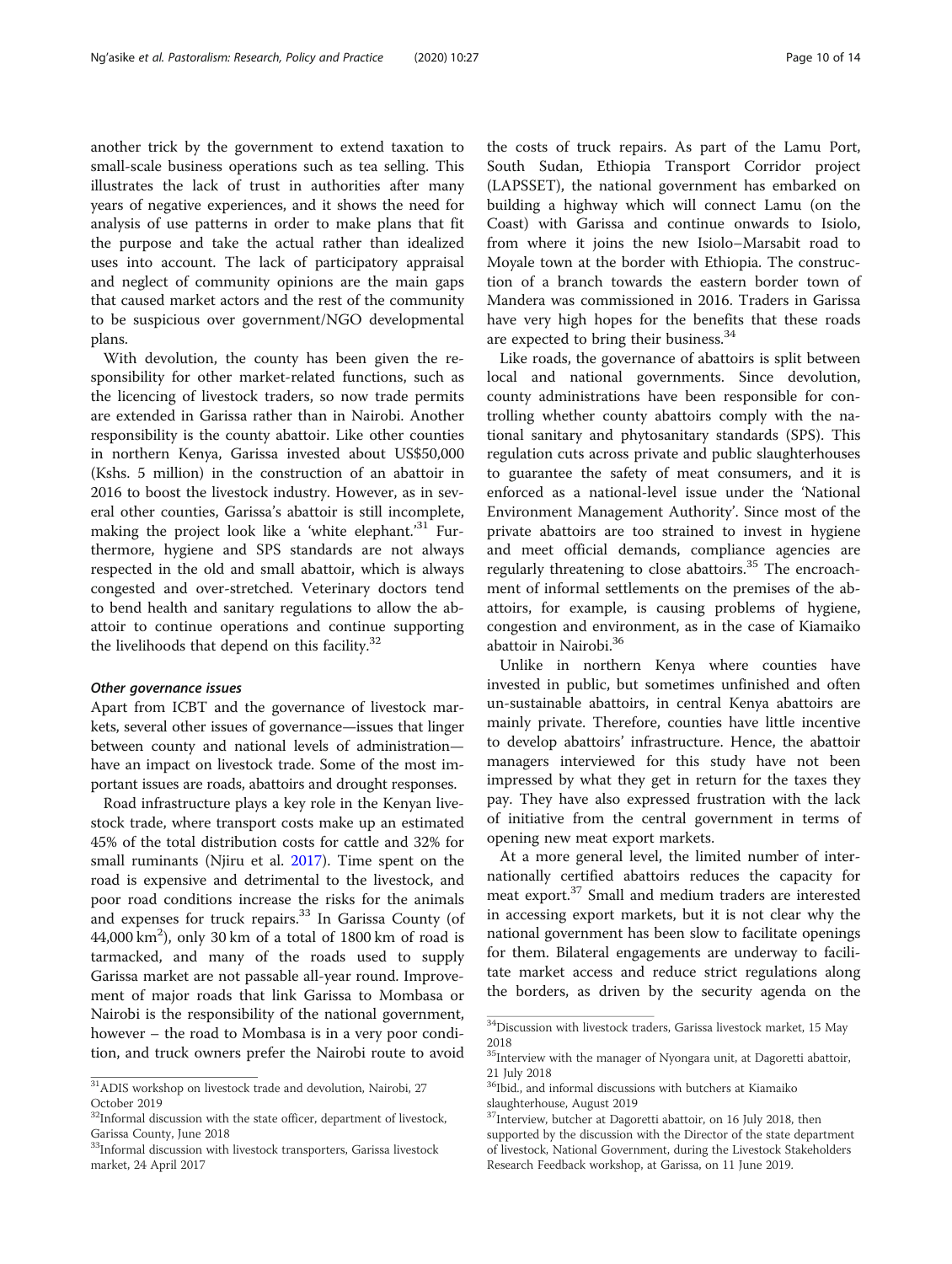Kenyan side and undermined by the lack of effective controls on the Somali side. In west Africa and South Africa, these bilateral engagements have established disease-free zones and channels of livestock certification, which for example has given livestock production in Botswana global recognition (Bernard and Darkoh [2014](#page-12-0)).

Finally, the response to recurring droughts in livestock-producing areas is another important area of governance with implications for livestock trade. Drought has highly differentiated effects on traders. Wealthier ones have the resources to benefit from the low prices when poorer traders and producers have to sell their emaciated animals. As mentioned, drought was also a driver for the acquisition of fattening ranches near the Kenyan coast. Disaster response is on the list of both national and county governments' functions and powers,<sup>38</sup> but in terms of drought and disease monitoring, the institutionalized response is located at the national level in the shape of the state-managed Kenya Meat Commission (KMC), the export-oriented abattoir mentioned earlier. It was established in 1950 to protect drought-affected producers by cushioning them against losses through destocking programmes.<sup>39</sup> As it worked during the droughts of 2016–2017, KMC paid US\$50 (Kshs. 5000) per head of cattle disposed for slaughter. $40$ As a buyer of last resort, KMC protects producers against plummeting prices, but traders in Garissa found KMC's price highly exploitative. $41$  Garissa County distributed fodder and pasture to pastoral villages, but the number of beneficiaries was limited, and assistance did not reach many villages in the insecure borderland. Producers tried to move their herds to more droughtresistant areas, such as the coast between Kismayo and Lamu, but such migrations expose them to risks, including the risk of stirring up conflicts over land and resources.<sup>42</sup>

#### Conclusion and recommendations

Livestock trade forms an essential part of the supply chain for meat and other animal products. In Kenya, operators of the trade move livestock across international as well as county borders, bringing livestock from the vast pastoral areas of production to the congested centres of consumption and redistribution. The management and regulation of trade are complicated by crossing administrative boundaries and different territories of policy and regulation. This has been accentuated by the devolution in Kenya, where an ambitious programme of decentralization of functions and powers was inscribed in the new 2010 Constitution.

However, management and regulation are also complicated because trade operators move livestock in and out of formal and informal regulatory frameworks on the way to terminal markets. In the case of the flows of livestock from the Somali-Kenyan borderlands, these frameworks are typically (1) state-centred legal and administrative ones that focus on taxation, licencing, standards, hygiene, environment and some provision of road and market infrastructures or (2) frameworks based on clan-related practices of trust-based and socially sanctioned forms of exchange. The latter are to a large degree responsible, in practice, for the conveyance of livestock through trust-based networks that provide contacts, conflict mediation and access to (some) security, water, pasture, information and (informal) credits.

The frameworks overlap and interact as when elders and police together mediate conflicts in small markets, when brokers facilitate the work of tax officials in the sale-yard or when the (Somali) Council of Elders in Garissa livestock market doubles as a Livestock Marketing Association. Furthermore, one thing is the framework, and another is the practices around them. Thus, formal institutions are shot through by unauthorized practices as when state officials overcharge for services and licences, when police agents use roadblocks to supplement their meagre wages or when veterinary officials turn their blind eye to un-hygienic practices in abattoirs or fail to control for diseases for various reasons.

With this background, we have investigated the implications that devolution has had for the partly international cross-border livestock trade in Kenya. It is clear that devolution has increased the reach of public services and made these more accessible in traditionally marginalized counties like Garissa, as in the case of veterinary assistance, registration and certification of livestock and licencing of traders.<sup>43</sup> In addition, trade operators now consider the county an ally in lobbying against increased harassment and extortion by security forces in the borderlands.

 $^{38}\rm{See}$  the 'Fourth Schedule' of the Constitution on the distribution of functions and powers between national and county governments.

<sup>&</sup>lt;sup>39</sup>Livestock Stakeholders Research Feedback workshop, at Garissa, on 11 June 2019

<sup>&</sup>lt;sup>40</sup>Interview with senior livestock trader and broker, Garissa, 21 March 2018

 $^{41}$ Discussion with traders, Garissa livestock market, 23 January 2018 <sup>42</sup>Interview with the Director of Livestock Production, Garissa County government, 23 February 2018. In general, governments are not good at addressing the common impacts of drought and supporting the strategies of producers and traders (Scoones and Graham [1994](#page-13-0); Little et al. [2001](#page-12-0)).

<sup>&</sup>lt;sup>43</sup>Some of these functions were present in Garissa before devolution, but officers were often absent as they came from Nairobi, according to traders.

<sup>&</sup>lt;sup>44</sup>Presentations from the ADIS Workshop, 29 October 2019, at Westlands, Nairobi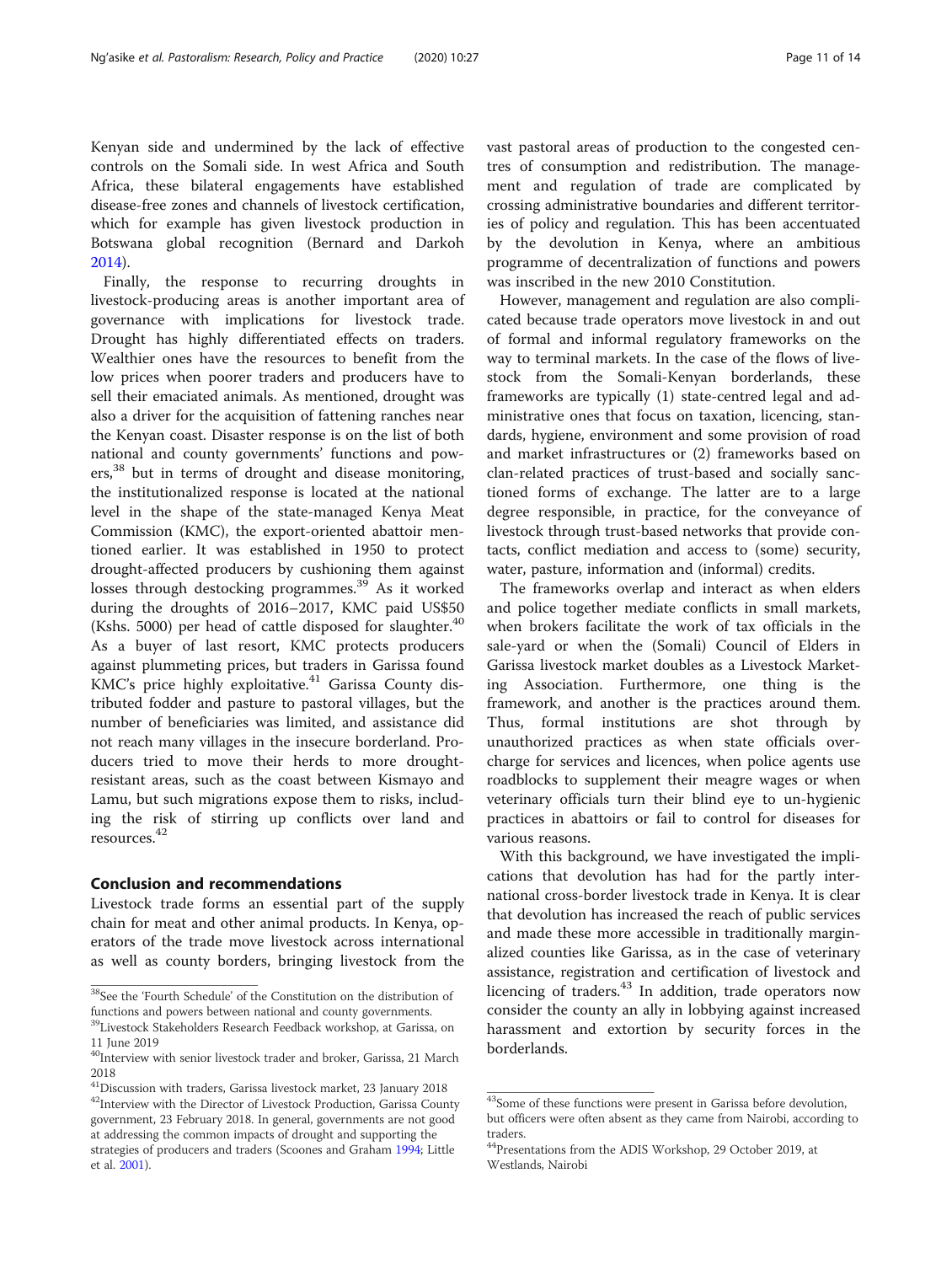At the same time, however, devolution has produced various unintended consequences when seen through the lens of livestock trade: The definition and hardening of county boundaries has increased conflicts over land and pastures (including a strong dimension of ethnic/ clan-based strife), has blocked trade routes $^{44}$  and has increased the burden of taxation because of increased rates and double taxation, both of livestock and abattoirs.<sup>45</sup> Confronted with the need to increase county revenues,

istratively very simple form of taxation. Furthermore, due to the limited economic and human resources, counties are lagging behind in terms of developing their regulation of trade and market places, developing information systems to reach producers and make them less vulnerable to brokers who are at an advantage by having access to market information, and helping the Livestock Marketing Associations (LMAs) in developing their monitoring, registration and statistics. It also seems that the counties' veterinary service, despite improvements, has some way to go in terms of scope, capacity and quality.

they have opted for taxation of trade flows as an admin-

Finally, it seems that the devolution of power and functions to the counties has reinforced oligopolistic power around leading political figures in county politics, thus concentrating resources among families and friends of the executives. In livestock trade, this means for example a concentration of trucks and increased control over the supply chain. Also, the lack of feasibility studies, transparency and consultation in the construction of county abattoirs speaks to such unfortunate implications of devolution.<sup>46</sup>

Looking to the future of livestock trade in Kenya, it will be important to manage issues at the intersections of county and national governments and administrations. We will mention four of these, based on our analysis of the Somali-Kenya corridor.

First, considering the situation in Somalia, it will take some time before Kenya can make effective, bilateral agreements over cross-border trade with the Federal Government of Somalia (FGS). The main problem herein lies in the lack of cross-border disease control and the risk of international trade bans. For all practical purposes, the screening for diseases of 'imported' livestock destined for national and export markets has become the responsibility of Garissa County's directory of veterinary services. Considering their limited capacity and the idea of the co-management of markets, the directory relies on its cooperation with 'community/lay veterinarians' in the extensive county and the various Livestock Marketing Associations to help in identifying and controlling diseases. While living up to international standards of disease-free areas might be unrealistic (as argued by Prichard [2008](#page-13-0) and others), it may be necessary to set up or strengthen a system of quarantine to satisfy Kenya's existing and potential export markets. As the national government is responsible for international trade, it should coordinate with counties on how to implement such a system.

Second, as road transport makes up a substantial part of the time and money spent on distribution, the improvement of roads should bring down costs considerably, as would a reduction of police roadblocks and the unauthorized charges. The national government and donors are in the process of improving highways in northern border counties, but it appears unrealistic for the time being to expect counties to make similar investments in feeder and secondary roads.

Third, since disaster management is primarily a national responsibility, county governments should join and take the lead in developing drought responses, also beyond the existing destocking programme of the Kenya Meat Commission. This could take the form of emergency funds to cushion producers against stress and losses during extended droughts, and ideally, counties in northern Kenya should develop abattoirs, to help the Kenya Meat Commission to expand its operations during the drought seasons, through destocking programmes.

Finally, it is an open question if the national government can do something to counter what seems to be a general problem of increased oligopolistic power concentrated around county executives, including in the livestock supply chains. This puts small and medium traders at a disadvantage and delimits the spread of livestock trade benefits to more people. A key strategy is to improve livelihoods and resilience by channelling resources to small and medium enterprises (SMEs) and continue the kind of NGO, World Bank and governmental programmes that support formal and informal associations and groups of youth and women in urban centres.

These issues point towards the need of coordinating developments in the regulation of livestock trade between national and local-level administrations, and indeed between counties. Therefore, we see an important role for organizations like the Frontier Counties Development Council and the Kenya Livestock Marketing Council. Considering the prospects for increasing meat exports, and improving the general protection of Kenyan consumers, one of the pertinent questions for these organizations is how to make the local administration's veterinary and SPS control more efficient while

<sup>45</sup>Dagoretti abattoir in Nairobi is a case in point.

<sup>46</sup>As expressed by observers from various counties at the ADIS workshop, Nairobi, 27 October 2019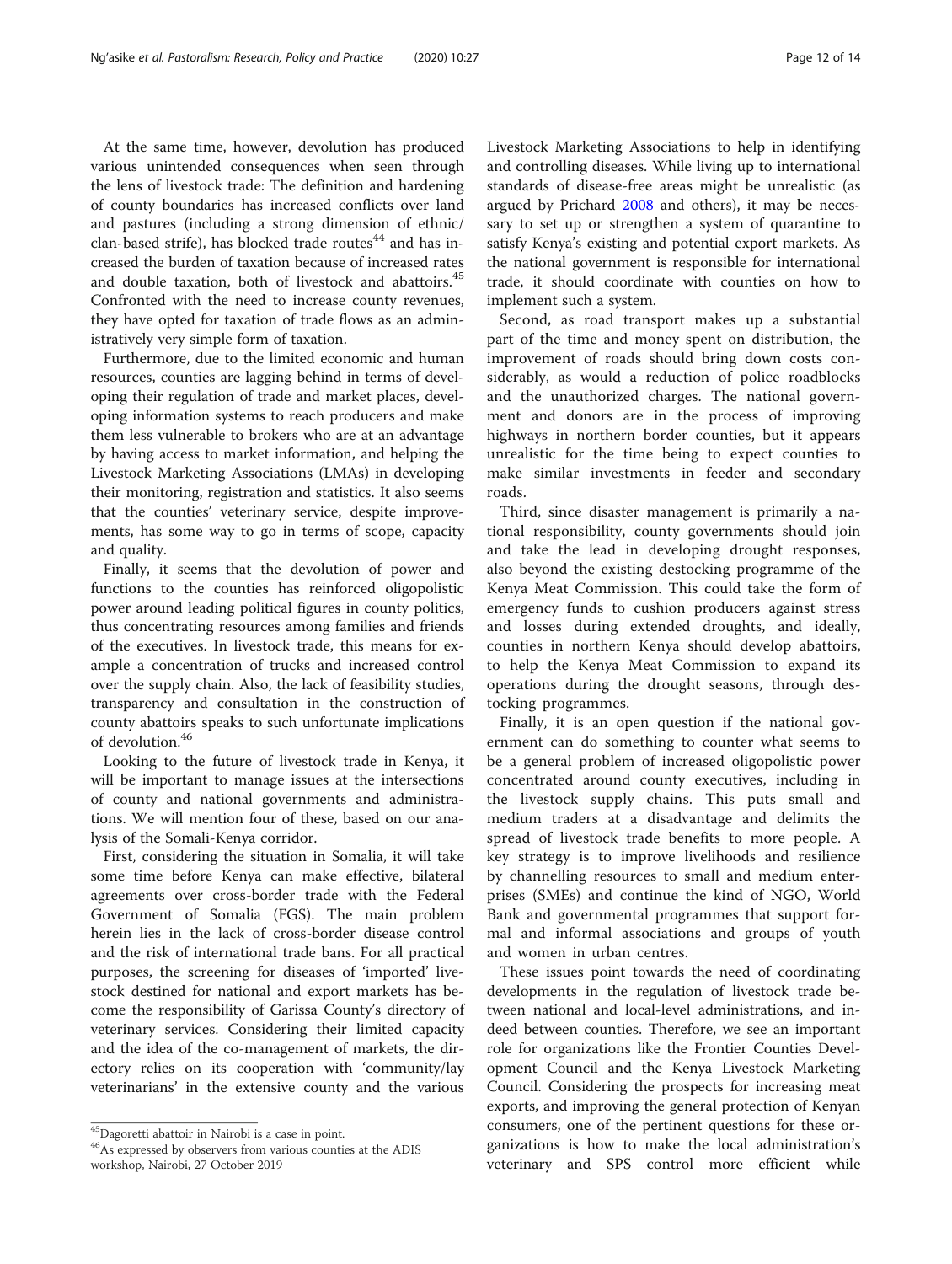<span id="page-12-0"></span>recognizing that the flexibility, drive and resources of an extensive 'informal' organization, underpinned by clan relations and norms, is what makes the cross-border livestock trade possible.

Compared to the 2000s, much has changed in Garissa, and it is a clear impression from the interviews undertaken for this study that Somalis no longer view themselves as asylum seekers in Kenya. Like Somali traders in Eastleigh, Nairobi (Carrier 2016), Garissa-based trade operators are making their contribution to the Kenyan economy, and they are ready to formally negotiate with the central government for the improvement of infrastructures and formal services to smoothen supply chains of livestock and other commodities, and ultimately expand their capacity and space in the Kenyan economy.

#### Abbreviations

CLMC: County Livestock Marketing Council; FCDC: Frontier Counties Development Council; FGS: Government of Somalia; ICBT: Informal crossborder trade; KLMC: Kenya Livestock Marketing Council; KMC: Kenya Meat Commission; LMA: Livestock Marketing Association; NEMA: National Environment Management Authority; SPS: Sanitary and phytosanitary standards

#### Acknowledgements

All authors confirm and acknowledge that the content of the manuscript has never been published elsewhere.

#### Authors' contributions

The corresponding author (PON) contributed by identifying the research problem; choosing the study method, data collection, data analysis and interpretation; drafting the manuscript; and submitting to the journal in consultation with the co-authors. FS and JNT contributed to the drafting of the manuscript, building the argument, providing intellectual support and revising different drafts of this article. All authors approved the final manuscript.

#### Funding

The paper is the work of a doctoral research work done by PON—the corresponding author; hence, there is no funding available for this publication.

#### Availability of data and materials

All the data used in the article result from fieldwork conducted by the first author along the Garissa–Nairobi trade corridor. Most of the data is included in the text and the source well acknowledged.

#### Ethics approval and consent to participate

All authors have approved the manuscript for submission. The first author sought the consent of the respondents before conducting

interviews and discussions.

The corresponding author also asked for permits to undertake research from University as well as the research institutions.

#### Consent for publication

Although the first and second authors have been working on the revision of the manuscript, the third author has read and consented to the resubmission of the revised manuscript.

#### Competing interests

The authors declared that they do not have competing interests.

#### Author details

<sup>1</sup>Department of Land Resource Management and Agricultural Technology, University of Nairobi, Nairobi, Kenya. <sup>2</sup>DIIS, Danish Institute for International Studies, Copenhagen, Denmark.

#### Received: 7 July 2020 Accepted: 3 November 2020 Published online: 21 December 2020

#### References

- Afrika, J.G., and G. Ajumbo. 2012. Informal cross border trade in Africa: Implications and policy recommendations. Africa Economic Brief 3 (10): 1–13.
- Ahmed, Ismail I., and Reginald Herbold Green. 1999. The heritage of war and state collapse in Somalia and Somaliland: Local-level effects, external interventions and reconstruction. Third World Quarterly 20 (1): 113–127.
- Anderson, David M., and Jacod McKnight. 2014. Kenya at war: Al-Shabaab and its enemies in Eastern Africa. African Affairs 114 (454): 1-27 [https://doi.org/10.](https://doi.org/10.1093/afraf/adu082) [1093/afraf/adu082](https://doi.org/10.1093/afraf/adu082).
- Barrett, Christopher B., Francis Chabari, Deevon Bailey, Peter D. Little, and D. Layne Coppock. 2003. Livestock pricing in the northern Kenyan rangelands. Journal of African Economies 12 (2): 127–155.
- Behnke, R.H., and D. Muthami. 2011. The contribution of livestock to the Kenyan economy. IGAD Livestock Policy Initiative. Working Paper No. 03 -11.
- Bernard, Michael, and Kwesi Darkoh. 2014. Globalization and the livestock industry in Botswana. Singapore Journal of Tropical Geography 23 ((2) May): 149–166.
- Carrier, Neil. 2016. Little Mogadishu; Eastleigh, Nairobi's Global Somali Hub. London: Hurst & Co.
- Doss, C., J. McPeak, and C.B. Barrett. 2008. Interpersonal, intertemporal and spatial variation in risk perceptions: Evidence from East Africa. World Development 36 (8): 1453–1468.
- Farmer, Elisabeth, and James Mbwika. 2012. End market analysis of Kenyan livestock and meat: a desk study." USAID micro-report 184. ACDI/VOCA. Accelerated Microenterprise Advancement Project. Nairobi.
- Gertz, Geoffrey. 2008. Kenya's trade liberalization of the 1980s and 1990s: Policies, impacts, and implications. Background paper on the impact of Doha Round on Kenya. In Carnegie endowment for international peace's trade, equity, and development program. Nairobi.
- Hammond, Laura, Team Leader, Mustafa Awad, Ali Ibrahim Dagane, Peter Hansen, and Cindy Horst. 2011. Cash and compassion: The role of Somali diaspora in relief, development and peace-building. Nairobi: UNDP.
- Huysentruyt, Marieke, Christopher B. Barrett, and John G. McPeak. 2004. Social identity and manipulative interhousehold transfers among East African pastoralists." Cornell University Dept. of Applied Economics & Management Working Paper.
- IGAD. 2016. IGAD regional strategy: Volume 1: The framework. Vol. 1. Djibouti.
- IGAD, and Communiqué. 2018. Meeting of ministers in-charge of trade from IGAD member states on a draft regional policy framework on informal cross-border trade (ICBT) and cross-border security governance (CBSG). Mombasa.
- Le, Sage Andre, and Nisar Majid. 2002. The livelihoods gap: Responding to the economic dynamics of vulnerability in Somalia. Disasters 26 (1): 10–27.
- Lind, Jeremy, Patrick Mutahi, and Marjoke Oosterom. 2017. Killing a mosquito with a hammer: Al-Shabaab violence and state security responses in Kenya. Peacebuilding 5 (2): 118–135 <https://doi.org/10.1080/21647259.2016.1277010>.
- Little, Peter D. 2003. Somalia: Economy without state. Oxford; Bloomington: James Currey; Indiana University Press.
- Little, Peter D. 2005. "Unofficial trade when states are weak: The case of crossborder commerce in the Horn of Africa." Research Paper No. 2005/13. Helsinki: EGDI and UNU-WIDER.
- Little, Peter D., Hussein Mahmoud, and D. Layne Coppock. 2001. When deserts flood: Risk management and climatic processes among East African pastoralists. Climate Research 19 (2): 149–159.
- Little, Peter D., Waktole Tiki, and Dejene Negassa Debsu. 2015. Formal or informal, legal or illegal: The ambiguous nature of cross-border livestock trade in the Horn of Africa. Journal of Borderlands Studies 30 (3): 405–421.
- Luling, Virginia. 1997. Come back Somalia? Questioning a collapsed state. Third World Quarterly 18 (1): 287–302.
- Mahmoud, Hussein Abdullahi. 2003. The dynamics of cattle trading in northern Kenya and southern Ethiopia: The role of trust and social relations in market networks. PhD Dissertation. Department of Anthropology, College of Arts and Sciences, University of Kentucky.